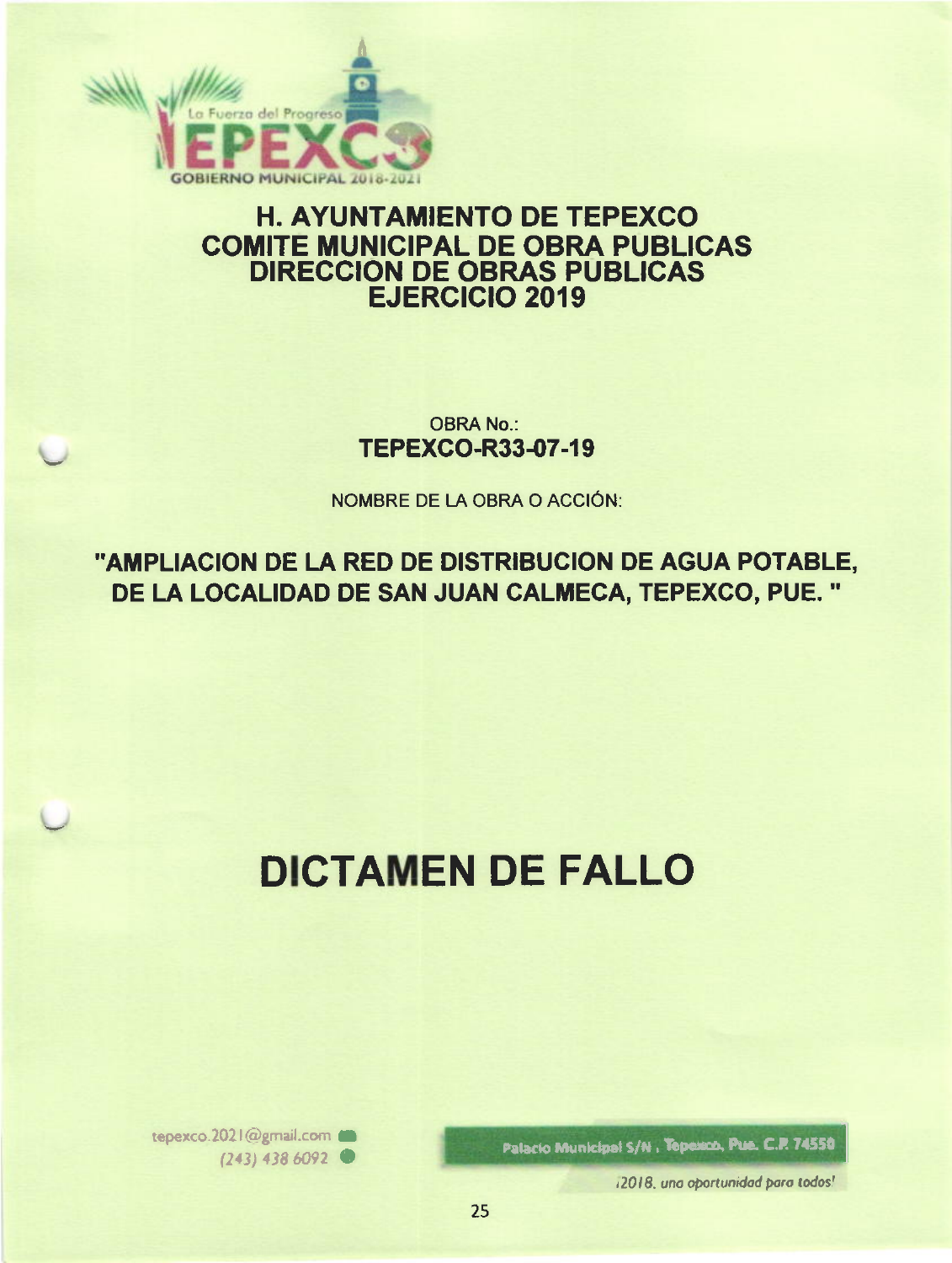

> **DIRECCIÓN D** TEPEXCO, PUER  $2018 - 202$

OBRA: "AMPLIACION DE LA RED DE DISTRIBUCION DE AGUA POTABLE, DE LA LOCALIDAD DE SAN JUAN CALMECA, TEPEXCO, PUE, " UNID<sub>06</sub>

LUGAR DE TRABAJO:

**CALMECA, TEPEXCO, PUEBLA** 

FECHA:

01 DE OCTUBRE DE 2019

# **REGISTRO DE DICTAMEN DE FALLO**

| <b>EMPRESA</b>                                    | <b>REPRESENTANTE</b><br><b>LEGAL</b>         |         | e-mail                          |
|---------------------------------------------------|----------------------------------------------|---------|---------------------------------|
| OBRA CIVIL E HIDRÁULICA<br>UNIVERSUM S.A. DE C.V. | ING. ÓSCAR CISNEROS<br><b>CHANTRE</b>        |         | ocuniversum@g<br>mail.com       |
| JERGOB'S S.A. DE C.V.                             | ING. JAIME GOMEZ<br>NUIVATU                  |         | ing.jaimegomezn<br>@hounali.com |
| CONSTRUCTORA BRAMAT S.A. DE<br>C.V.               | <b>C. ROBERTO GALLARDO</b><br><b>MORALES</b> | Roberto | roberto.g.m90@<br>hotmail.com   |
| O                                                 | 0                                            |         | n.                              |
| 0                                                 | Ω                                            |         | 0                               |





Palacio Municipal S/N , Tepexco, Pue. C.P. 74550

i2018, una oportunidad para todos!

 $1019$ 

lesje

tepexco.2021@gmail.com  $(243)$  438 6092

Pedrfordas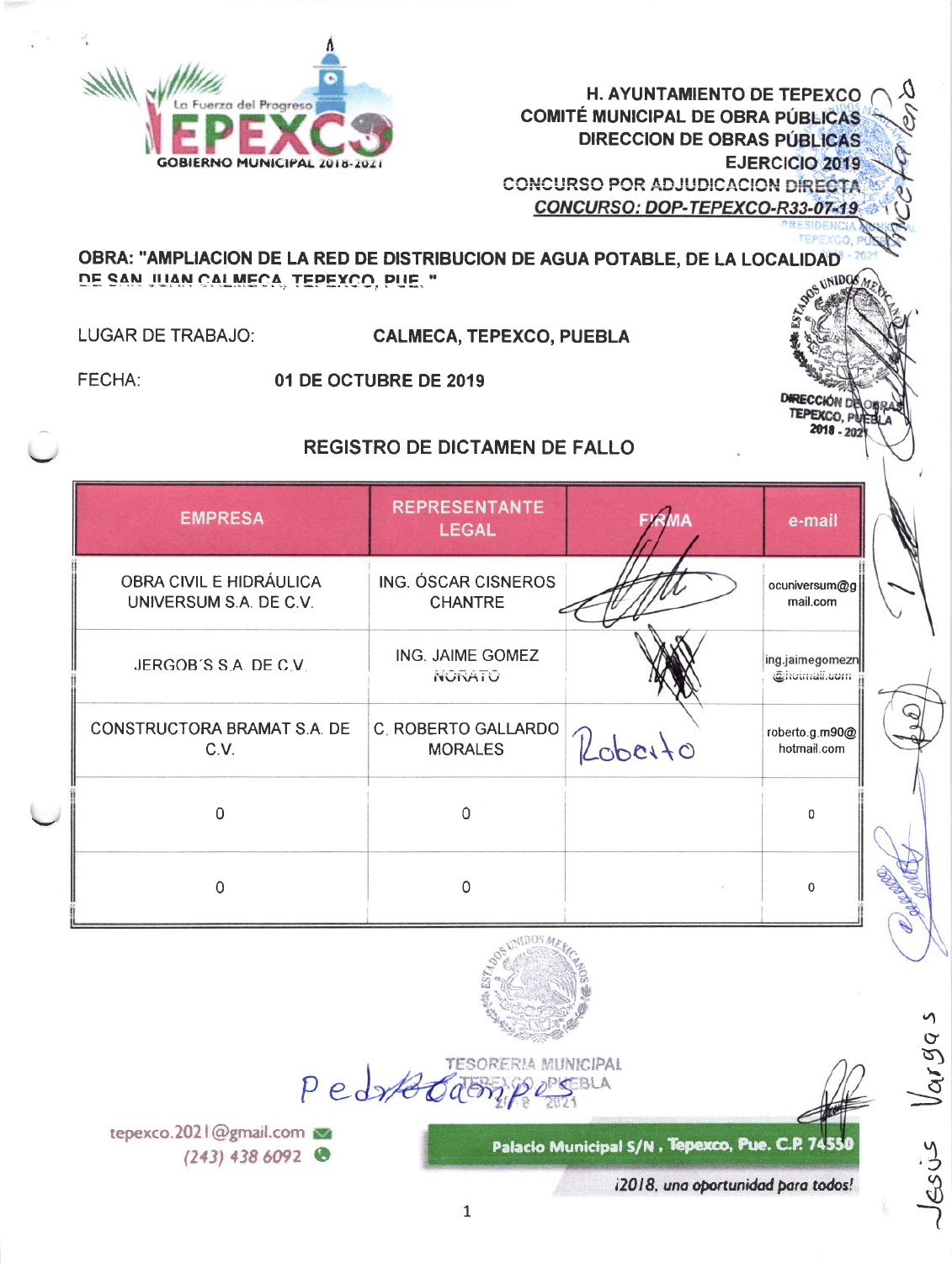

H. AYUNTAMIENTO DE TEPEXCO COMITÉ MUNICIPAL DE OBRA PÚBLICAS DIRECCION DE OBRAS PÚBLICAS GBIERNO MUNICIPAL 2018-2021 **FOR A CONTROL 2018** CONCURSO POR ADJUDICACION DIRECTAS CONCURSO: DOP-TEPEXCO-R33-07-19 TEPEXCO, PUEB

 $2018 - 202$ 

#### DICTAMEN DE FALLO ADJUDICACION DIRECTA

QUE SE ELABORA CONFORME A LO ESTIPULADO EN AL ARTICULO 35 FRACCIONS FRACCION I DE LA LEY DE OBRAS PUBLICAS Y SERVICIOS RELACIONADAS CON LA MISMA PARA EL ESTADO DE PUEBLA Y CAPITULO TERCERO ARTICULOS DEL 41 ALLA ADEL REGLAMENTO DE LA LEY DE OBRA PÚBLICA Y SERVICIOS RELACIONADOS CON LA MISMA PARA EL ESTADO DE PUEBLA, CORRESPONDIENTE AL PROCEDIMIENTO RECCIPIODERA PRESENCIAL POR ADJUDICACION DIRECTA, NO. DOP-TEPEXCO-R33-07-19, RELATING, REBLA "AMPLIACION DE LA RED DE DISTRIBUCION DE AGUA POTABLE, DE LA LOCALIDAD DÊ SAN JUAN CALMECA, TEPEXCO, PUE. ", EL COMITE DE OBRAS PUBLICAS EMITE EL DICTAMEN QUE SERVIRA COMO FUNDAMENTO PARA EL FALLO DE LA ADJUDICACION DEL CONTRATO REFERENTE.

#### ANTECEDENTES

EL PROCESO LICITATORIO SE LLEVÓ A CABO CON BASE EN LO ESTABLECIDO EN LOS ARTICULOS 134 DE LA CONSTITUCION POLITICA DE LOS ESTADOS UNIDOS MEXICANOS, LA I FY DE OBRA PLIBLICA Y SERVICIOS RELACIONADOS CON LAS MISMAS Y SU REGI AMENTO. ASI COMO EN LAS DEMAS DISPOSICIONES APLICABLES EN LA MATERÍA.

#### 1.. FECHA, LUGAR Y HORA DEL ACTO

EN EL MUNICIPIO DE TEPEXCO, DEL ESTADO DE PUEBLA, SIENDO LAS 10:00 HRS DEL DIA 01 DE OCTUBRE DE 2019, SE REUNIERON EN LA OFICINA DE LA PRESIDENCIA MUNICIPAL CON DOMICILIO PALACIO MUNICIPAL S/N, CENTRO, TEPEXCO, PUEBLA, PERSONAS CUYOS NOMBRES, REPRESENTACIÓN Y FIRMAS FIGURAN EN ESTE DOCUMENTO, PARA CELEBRAR EL ANALISIS COMPARATIVO DE LAS PROPOSICIÓNES CALIFICADAS SOLVENTES TÉCNICA Y \-/ ECONÓMICAMENTE ADMITIDAS EN EL CONCURSO A TRAVES DE LA ADJUDICACION DIRECTA, DE TIPO PRESENCIAL. NO.: DOP-TEPEXCO-R33-07-19 CORRESPONDIENTE A LA OBRA: "AMPLIACION DE LA RED DE DISTRIBUCION DE AGUA POTABLE, DE LA LOCALIDAD DE SAN JUAN CALMECA, TEPEXCO, PUE. "

#### 2.- CRITERIOS UTILIZADOS PARA LA EVALUACION DE LAS PROPOSICIONES

LOSE EPITERIOS UTILIZADOS PARA LA EVALLIACION DE LAS PROPUESTAS ∩₫ CONEORMIDAD CON LOS ARTICULOS 35 FRACCION III, 47 BIS FRACCION IV, 36, 40, DE LA LEY DE OBRAS PUBLICAS Y SERVICIOS RELACIONADOS CON LAS MISMAS DEL ESTADO DE PUEBLA, 40, 41, 42 y 44 DEL REGLAMENTO DE LA LEY DE OBRAS PUBLICAS Y SERVICIOS **RELAGIONADOS CON LAS MISMAS.LOS CRITERIOS PARA DETERMINAR LA SOLVENCIA DE** LAS PROPOSICIONES CONSISTIERON EN / VERIFICAR EL CUMPLIMIENTO DE LAS

tepexco.202 | @gmail.com (243) 438 6092

Patacio Municipal S/N , Tepexco, Pue. C.P

Kobcito

 $\sigma$ A.

i2018, una oportunidad para todos!

 $\mathcal{L}$ § P Š -)

 $\sum_{i=1}^n$ 

 $J$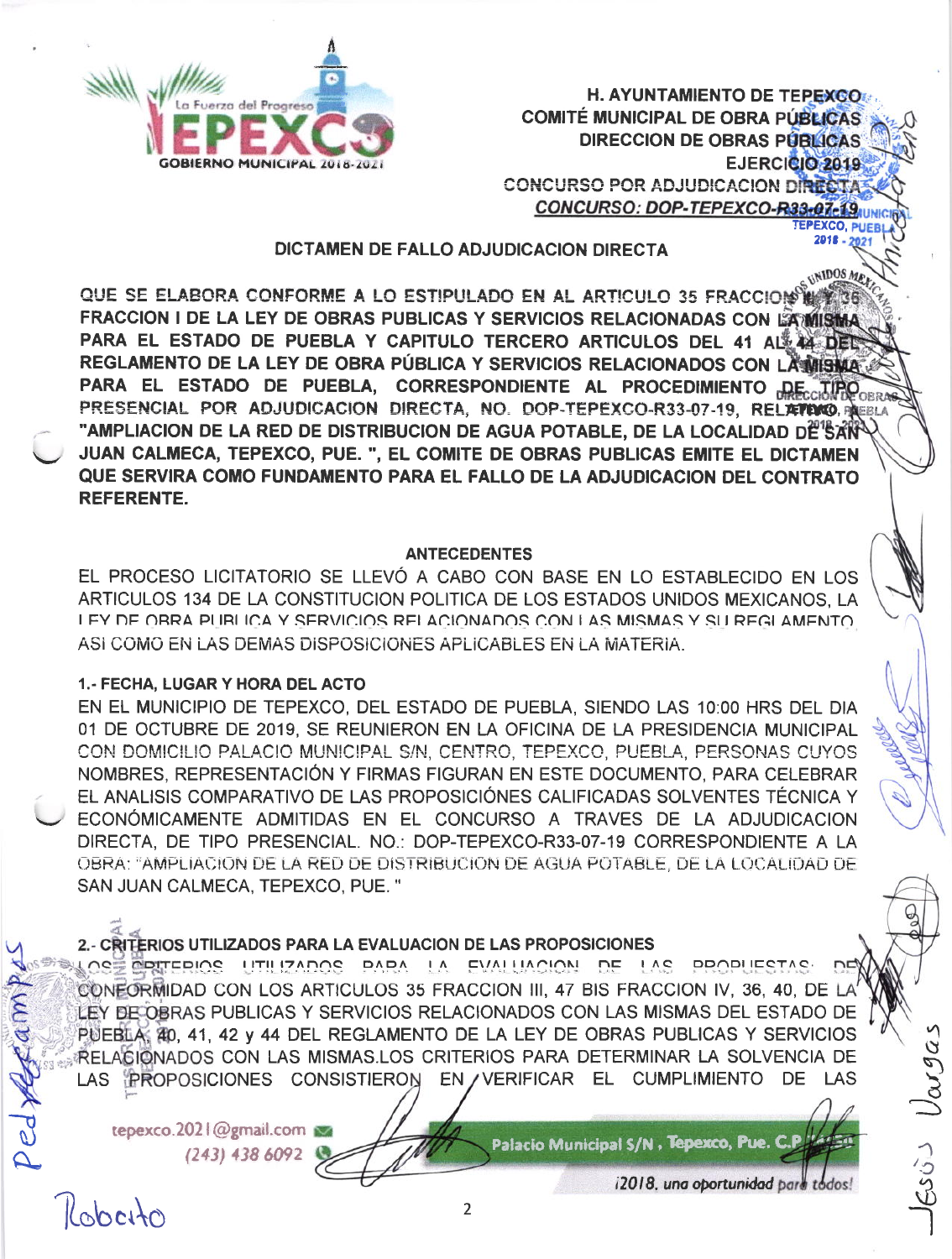

CONDICIONES LEGALES, TÉCNICAS Y ECONÓMICAS REQUERIDAS POR LA CONVOCANTE A LOS LICITANTES. ENTRE OTRAS. QUE LOS RECURSOS PROPUESTOS POR LOS LICITANIES SEAN LOS NECESARIOS PARA EJECUTAR SATISFACTORIAMENTE, CONFORMET PROGRAMA DE EJECUCIÓN. LAS CANTIDADES DE TRABAJO ESTABLECIDAS. PARA EL OLSE EFECTUÓ LA REVISIÓN. ANÁLISIS Y EVALUACIÓN DETALLADA DE LAS PROPOSICIONES PRESENTADAS POR LOS LICITANTES, LO QUE PERMITIÓ IDENTIFICAR AQUELLAS QUE CUMPLIERON O NO CON LOS REQUISITOS SOLICITADOS POR LA CONVOCANTE, EN BASES DE LICITACIÓN OBTENIENDO EL SIGUIENTE RESULTADO. 2018

| <b>EMPRESA</b>                                    | <b>EVALUACION TECNICA</b> | <b>EVALUACION ECONOMICA</b> | <b>MONTO DE SU PROPUESTA</b><br>SIN I.V.A. |
|---------------------------------------------------|---------------------------|-----------------------------|--------------------------------------------|
| OBRA CIVIL E HIDRÁULICA<br>UNIVERSUM S.A. DE C.V. | <b>CUMPLE</b>             | <b>CUMPLE</b>               | \$446,175.20                               |
| JERGOB'S S.A. DE C.V.                             | <b>CUMPLE</b>             | <b>CUMPLE</b>               | \$450,636.95                               |
| <b>CONSTRUCTORA BRAMAT S.A.</b><br>DE C.V.        | <b>CUMPLE</b>             | <b>CUMPLE</b>               | \$459,649.69                               |

#### 3.- RESEÑA CRONOLÓGICA DE LOS ACTOS

| <b>ACTOS</b>                                 | <b>FECHA</b>             | <b>HORA</b> |
|----------------------------------------------|--------------------------|-------------|
| CONVOCATORIA PUBLICA O<br><b>INVITACION:</b> | 06 DE SEPTIEMBRE DE 2019 |             |
| <b>VISITA DE OBRA</b>                        | 10 DE SEPTIEMBRE DE 2019 | 10:00 HRS   |
| <b>JUNTA DE ACLARACIONES</b>                 | 12 DE SEPTIEMBRE DE 2019 | 10:00 HRS   |
| APERTURA TECNICA                             | 18 DE SEPTIEMBRE DE 2019 | 10:00 HRS   |
| APERTURA ECONOMICA                           | 18 DE SEPTIEMBRE DE 2019 | 11:00 HRS   |
| DICTAMEN DE FALLO                            | 01 DE OCTUBRE DE 2019    | 10:00 HRS   |

3. RAZONES LEGALES, TÉCNICAS O ECONÓMICAS POR LAS CUALES SE ACEPTARON O DESECHARON LAS PROPOSICIONES PRESENTADAS Y EL NOMBRE DE LOS LICITANTES.

LOS CRITERIOS PARA DETERMINAR LA SOLVENCIA DE LAS PROPOSICIONES CONSISTIERON EN VERIFICAR EL CUMPLIMIENTO DE LAS CONDICIONES LEGALE TÉCNICAS Y ECONÓMICAS REQUERIDAS POR LA CONVOCANTE A LOS LICITANTES, ENTE

tepexco.2021@gmail.com  $(243)$  438 6092

llobeito

ped perfam pre

Palacio Municipal S/N, Tepexco, Pue. C.P. 74550

i2018, una oportunidad para/todos!

Varsa

 $630J$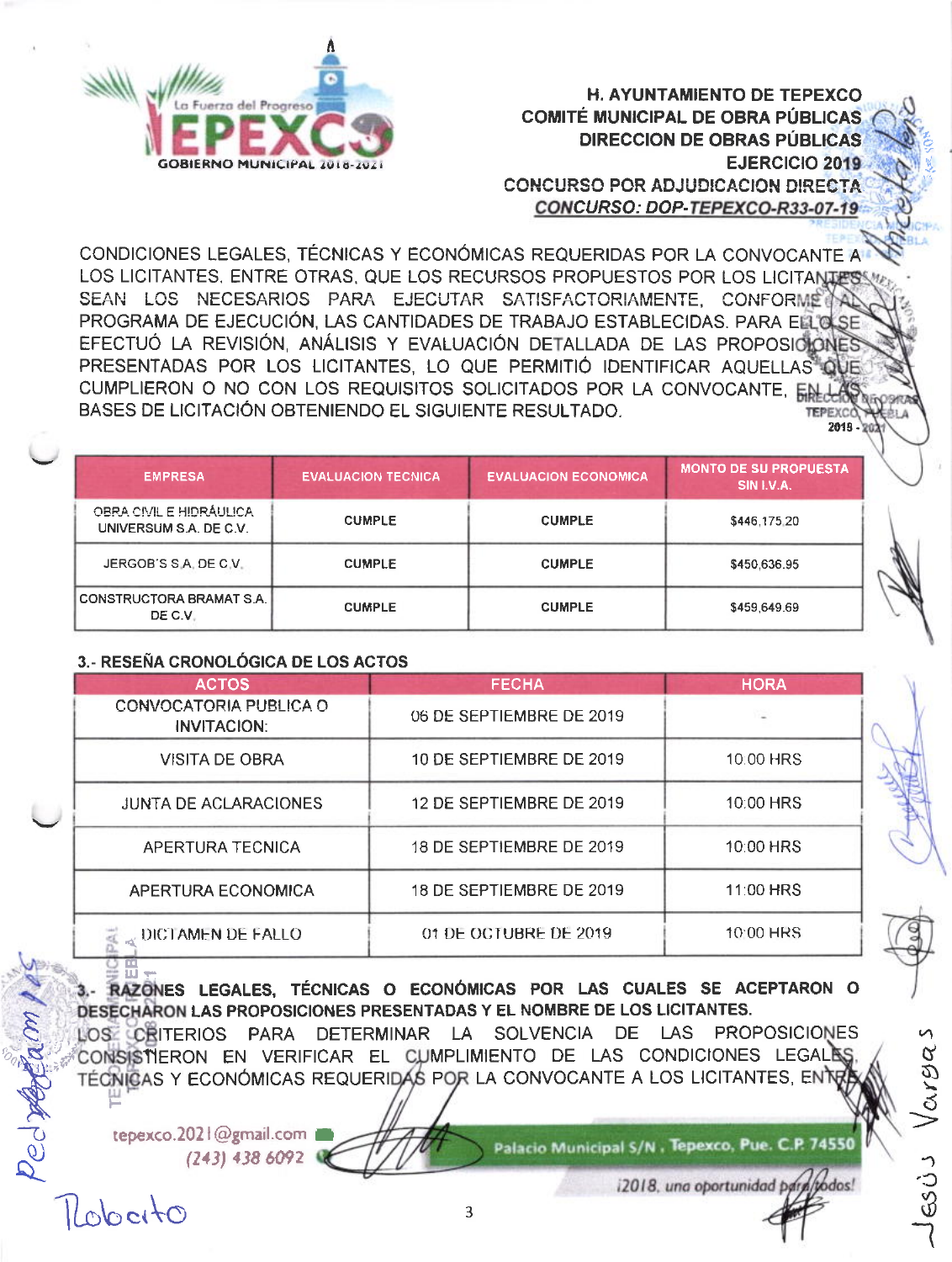

OTRAS, QUE LOS RECURSOS PROPUESTOS POR LOS LICITANTES SEAN LOS NECESARIOS PARA EJECUTAR SATISFACTORIAMENTE, CONFORME AL PROGRAMA DE EJECUCIÓN LA CANTIDADES DE TRABAJO ESTABLECIDAS, PARA ELLO SE EFECTUÓ LA REVISIÓN, ANYIN Y EVALUACIÓN DETALLADA DE LAS PROPOSICIONES PRESENTADAS POR LOS LICITANTES LO QUE PERMITIÓ IDENTIFICAR AQUELLAS QUE CUMPLIERON O NO CON LOS REQUISITO SOLICITADOS POR LA CONVOCANTE, EN LAS BASES DE LICITACIÓN OBTENIENDO-SIGUIFNTE RESULTADO 2018 - 202 **S.2.- PROPOSICIONES ACEPTADAS** 

COMO RESULTADO DE LA REVISIÓN. ANÁLISIS Y EVALUACIÓN CUANTITATIVA Y CUALITATIVA DE LAS PROPUESTAS PRESENTADAS POR LOS LICITANTES. QUE REALIZÓ LA CONVOCANTE, CONFORME A LOS CRITERIOS ESTABLECIDOS EN LAS BASES DE LICITACIÓN. EN TÉRMINOS DE LO PREVISTO POR EN LOS ARTÍCULOS 36 INCISO I DE LA LEY DE OBRAS PUBLICAS Y SERVICIOS RELACIONADOS CON LAS MISMAS PARA EL ESTADO DE PUEBLA Y ARTÍCULOS 41 Y 42 DE SU REGLAMENTO, LAS PROPOSICIONES QUE SON DETERMINADAS COMO SOLVENTES POR HABER CUMPLIDO CON LOS REQUISITOS LEGALES. TÉCNICOS Y ECONÓMICOS SOLICITADOS POR LA CONVOCANTE Y QUE POR LO TANTO SON ACEPTADAS, SON LAS SIGUIENTES:

| NO. | <b>EMPRESA</b>                                    | <b>REPRESENTANTE</b>        |
|-----|---------------------------------------------------|-----------------------------|
|     | OBRA CIVIL E HIDRÁULICA UNIVERSUM S.A. DE<br>C.V. | ING. OSCAR CISNEROS CHANTRE |
|     | JERGOB'S S.A. DE C.V.                             | ING. JAIME GOMEZ NORATO     |
|     | CONSTRUCTORA BRAMAT S.A. DE C.V.                  | C. ROBERTO GALLARDO MORALES |

## 3.2.- PROPOSICIONES QUE SE DESECHAN

228

COMO RESULTADO DE LA REVISIÓN CUANTITATIVA Y CON FUNDAMENTO EN LO ESTABLECIDO EN EL ARTÍCULO 47 DEL REGLAMENTO Y LAS BASES DEL CONCURSO. EN QUE SE PREVÉN LAS CAUSAS DE DESECHAMIENTO DE LAS PROPOSICIONES POR INCUMPLIMIENTO EN ALGUNO DE LOS REQUISITOS LEGALES, TÉCNICOS Y ECONÓMICOS REQUERIDOS POR LA CONVOCANTE, SE DESECHA LAS PROPOSICIONES SIGUIENTES:

|               | <b>EMPRESA</b>         | <b>REQUISITO SOLICITADO</b> | <b>MOTIVOS</b> | <b>FUNDAMENTO</b>                                |            |
|---------------|------------------------|-----------------------------|----------------|--------------------------------------------------|------------|
|               |                        |                             |                |                                                  |            |
|               |                        |                             |                |                                                  | $\sqrt{ }$ |
|               |                        |                             |                |                                                  |            |
|               |                        |                             |                |                                                  | ه          |
|               |                        |                             |                |                                                  |            |
|               |                        |                             |                |                                                  |            |
|               | tepexco.2021@gmail.com |                             |                | Palacio Municipal S/N , Tepexco, Pue. C.P. 74550 |            |
| $\bm{\theta}$ |                        | $(243)$ 438 6092            |                |                                                  |            |
| $\mathcal{D}$ |                        |                             |                | i2018, una oportunidad para toda,                |            |
|               |                        |                             |                |                                                  |            |
|               |                        |                             |                |                                                  |            |